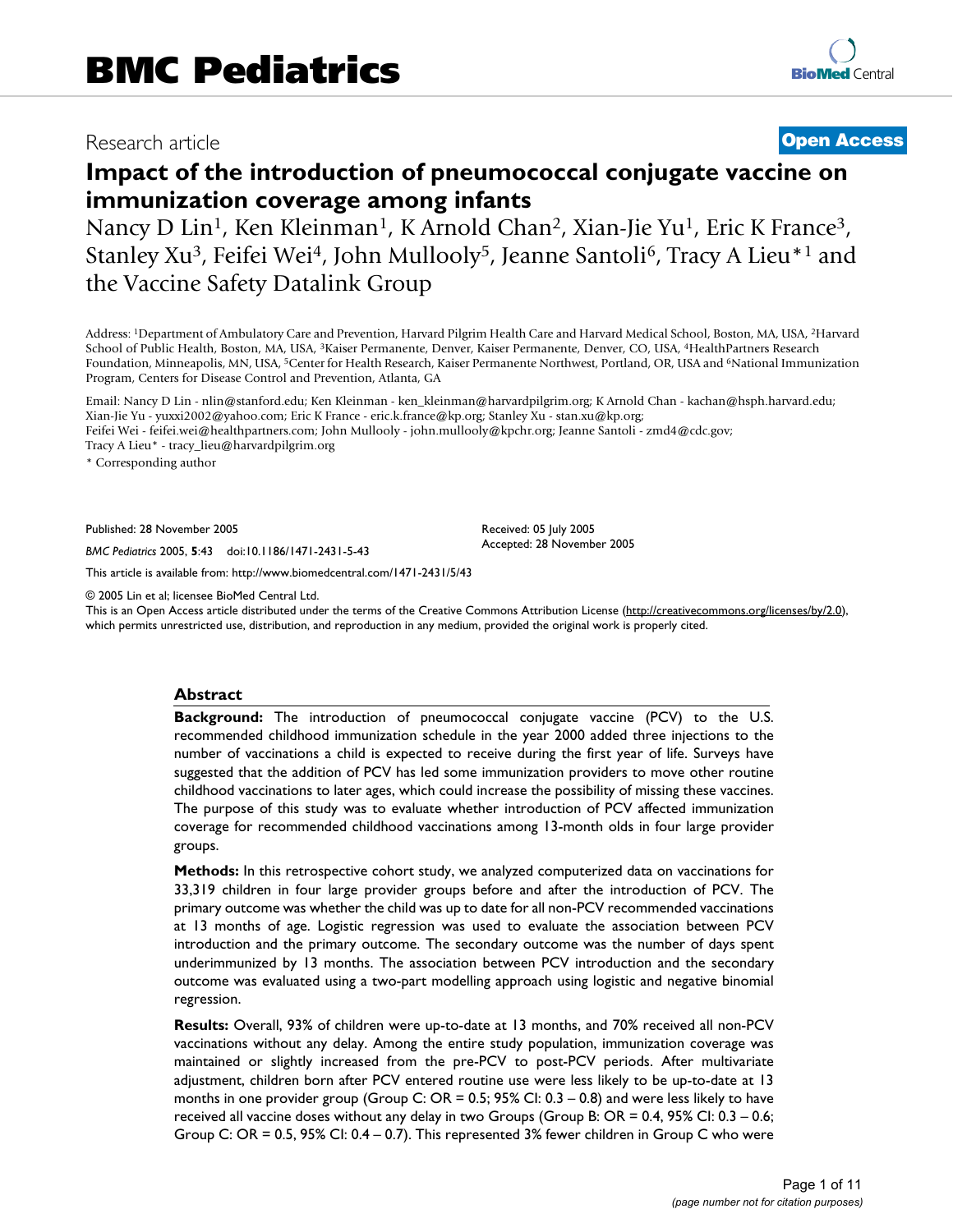up-to-date and 14% (Group C) to 16% (Group B) fewer children who spent no time underimmunized at 13 months after PCV entered routine use compared to the pre-PCV baseline. Some disruptions in immunization delivery were also observed concurrent with temporary recommendations to suspend the birth dose of hepatitis B vaccine, preceding the introduction of PCV.

**Conclusion:** These findings suggest that the introduction of PCV did not harm overall immunization coverage rates in populations with good access to primary care. However, we did observe some disruptions in the timely delivery of other vaccines coincident with the introduction of PCV and the suspension of the birth dose of hepatitis B vaccine. This study highlights the need for continued vigilance in coming years as the U.S. introduces new childhood vaccines and policies that may change the timing of existing vaccines.

# **Background**

The addition of pneumococcal conjugate vaccine (PCV) to the U.S. recommended childhood immunization schedule in the year 2000 added three injections to the number of shots a child is expected to receive during the first year of life. Whereas seven to ten injections were recommended during the first year of life prior to introduction of PCV, between ten and thirteen injections are now recommended, depending on use of combination vaccines. With the addition of pneumococcal vaccination, the youngest children may receive up to five injections at a single office visit[1].

Simultaneous administration of vaccines is recommended to facilitate early protection against vaccine-preventable disease[2]. At the same time, administration of multiple injections may create distress for children and parents, and many parents and providers have previously expressed concern regarding the administration of four vaccines at a single visit [3-5]. It is unclear how increased crowding of the childhood immunization schedule and safety concerns about multiple injections related to the introduction of PCV have affected immunization delivery. Two regional provider surveys suggested that physicians who administer PCV may delay other vaccinations, [4,6] although a different, national survey found that most physicians who adopted PCV in their practices would administer four or more injections at the 2-month visit[7]. The objective of this study was to evaluate whether the introduction of PCV affected immunization delivery in actual practice among large populations of children in several provider groups.

# **Methods**

# *Study population*

This study included children enrolled in four large provider groups: Harvard Vanguard Medical Associates (Boston, MA), HealthPartners (Minneapolis, MN), Kaiser Permanente of Colorado (Denver, CO), and Kaiser Permanente Northwest (Portland, OR). These sites participate in the Centers for Disease Control and Prevention Vaccine Safety Datalink Project, in which individual-level vaccination, demographic, and medical data are shared to facilitate vaccine safety and other vaccine-related epidemiologic research[8].

We studied infants who were born into one of the four provider groups between October 1996 and November 2000 and had received at least one polio vaccination, where receipt of polio vaccination was used as an indicator that a child received immunizations that were recorded by the provider group information systems (n = 86,561). To ensure that the most complete immunization information was available, the study population was additionally restricted to children continuously enrolled throughout their first year of life ( $n = 38,588$ ). The study protocol was approved by the institutional review boards at the four participating sites and the Centers for Disease Control and Prevention.

#### *Definition of Post-PCV and Pre-PCV exposure cohorts*

Each child was assigned to one of two birth cohorts based on the timing of their birth relative to the regulatory approval of PCV in February 2000[9]. Individuals who were born between October 1996 and January 2000 were assigned to the "pre-PCV" birth cohort. Children born between February and November 2000 were assigned to the "post-PCV" birth cohort.

While introduction of PCV added three new vaccine injections, use of the hepatitis B-*Haemophilus influenzae type B* (Hib) combination vaccine can offset the increase in vaccine injections a child requires to be fully immunized during the first year of life. Hepatitis B-Hib combination vaccine was available throughout the study period in one provider group and was implemented in two other provider groups during the study period; in the fourth provider group, it was not available at all. Table 1 describes how the expected number of injections varied based on provider group-specific availability of the hepatitis B-Hib combination vaccine during the pre-PCV and the post-PCV periods.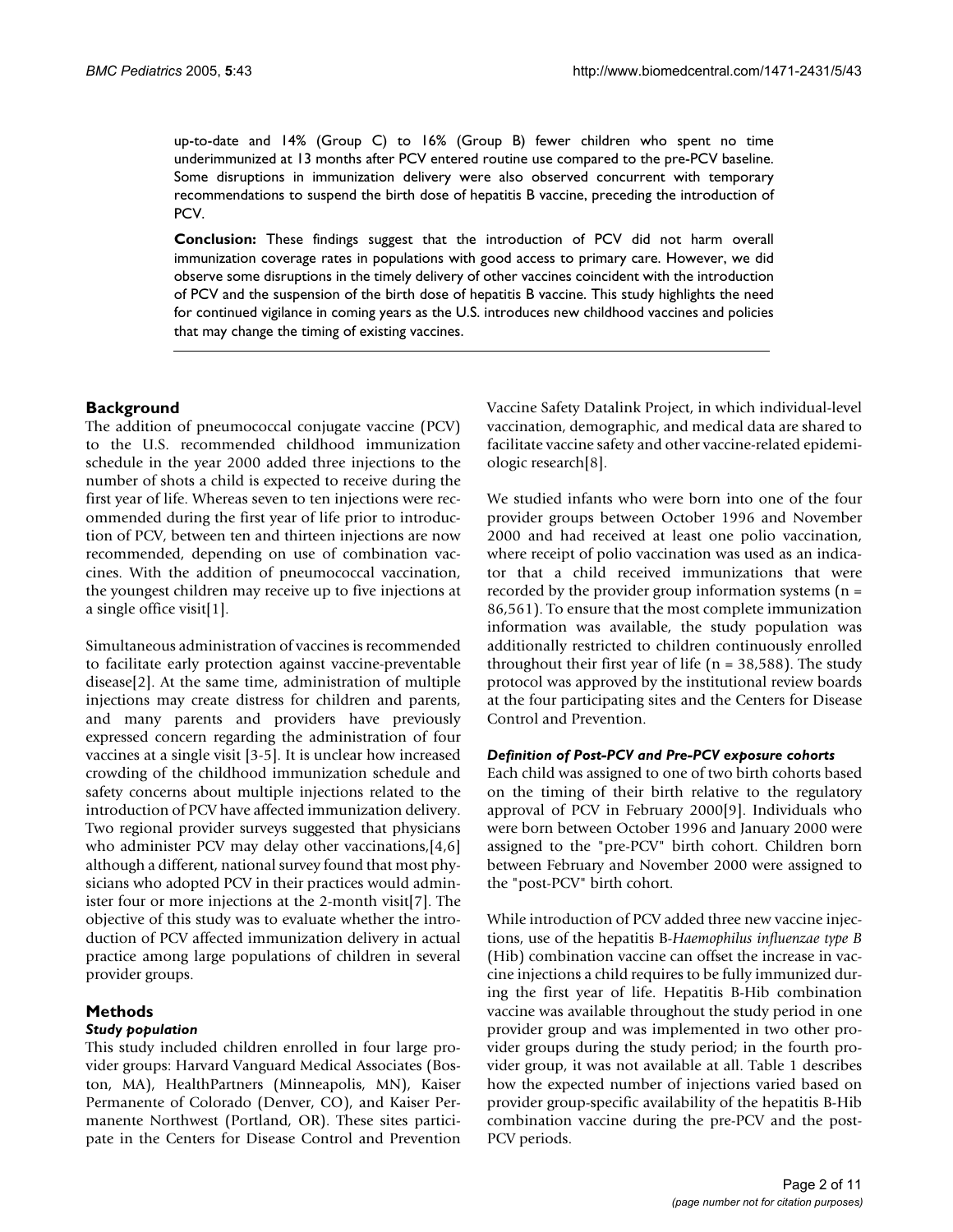| Table 1: Variation in the expected number of vaccine injections |
|-----------------------------------------------------------------|
| during the first year of life, by provider group and PCV policy |
| period                                                          |

|                      | Number of vaccine injections expected during the first<br>year of life |                       |  |  |  |
|----------------------|------------------------------------------------------------------------|-----------------------|--|--|--|
| Group                | Pre-PCV birth cohort                                                   | Post-PCV birth cohort |  |  |  |
| Group A <sup>+</sup> | $7*$ or $10$                                                           | $10*$ or $13$         |  |  |  |
| Group B <sup>+</sup> | 10                                                                     | 13                    |  |  |  |
| Group C <sub>§</sub> | 10                                                                     | $10*$ or 13           |  |  |  |
| Group DII            | $7*$ or $10$                                                           | $10*$ or 13           |  |  |  |

A child born during the pre-PCV period is expected to receive 3 DTP vaccinations, 2 polio vaccinations, 3 Hib vaccinations, and 2 hepatitis B vaccinations during the first year of life. Introduction of PCV added three new vaccine injections.

\* Replacement of the separate hepatitis B and Hib vaccines during the first year of life with 2 doses of hepatitis B-Hib combination vaccine reduces the number of vaccine injections expected during the first year of life to 7 shots in the pre-PCV period and 10 in the post-PCV period.

† Hepatitis B-Hib combination vaccine available throughout the study period.

‡ Hepatitis B-Hib combination vaccine never available during the study period.

§ Hepatitis B-Hib combination vaccine available starting in 2000

following PCV introduction, based on descriptive analyses. || Hepatitis B-Hib combination vaccine available starting in mid-1999 prior to PCV introduction, based on descriptive analyses.

#### *Definition of immunization coverage measures*

We assessed the impact of the introduction of PCV on two measures of immunization coverage at 13 months of age: (1) up-to-date status and (2) time spent underimmunized[10].

Vaccination histories were identified using the immunizations databases for each provider group. When vaccine entries of the same type were recorded within seven days of one another, the later entry was assumed to represent a duplicate record and was excluded (0.006% – 0.56%, by vaccine type). In addition, vaccinations that were administered before the minimum recommended age or earlier than the minimum recommended between-vaccination interval, allowing for a four-day grace period,[1,2] were considered to be invalid. Only the remaining vaccinations for eligible individuals were included in our analyses.

In general, a child was considered to be up-to-date for non-PCV recommended vaccinations at 13 months of age if they received all of the following: 3 diphtheria and tetanus toxoids and acellular or whole cell pertussis (DTP) vaccinations; 2 polio vaccinations; 2 hepatitis B vaccinations; and 3 Hib vaccinations. Children who received the hepatitis B-Hib combination vaccine were considered upto-date for the hepatitis B and Hib vaccinations if they received 2 hepatitis B vaccine doses and 2 Hib vaccine doses by age 13 months.

The up-to-date measure includes only those vaccine doses with recommended age ranges contained wholly included within the 13-month individual follow-up period. Doses with recommended age ranges that spanned the 13 month birthday (e.g., third dose of hepatitis B vaccine recommended between 6 and 18 months of age) were not included because children who had not yet received these doses by age 13 months would not be considered late. As a result, the up-to-date definition corresponds to vaccinations recommended between birth and 6 months of age. PCV was not included in the outcome definition because the primary study objective was to evaluate whether addition of PCV affected adherence to existing vaccine recommendations.

The secondary outcome, time spent underimmunized, was defined as the number of days a child spent underimmunized for at least one non-PCV recommended vaccination by 13 months of age and is the complement of a previously documented outcome measure, cumulative time spent up-to-date[11]. Because it measures the amount of vaccination delay rather than immunization status at a single point in time, this outcome is expected to be more sensitive than up-to-date status at 13 months. Operationally, we calculated time spent underimmunized for each individual by assessing the child's up-to-date status for the non-PCV recommended vaccinations on each day from birth up to their 13-month birthday based on the U.S. recommended childhood immunization schedule[1]. We then summed the number of days on which the child was not up-to-date for at least one non-PCV recommended vaccination. When the recommended age range was specified in months, a vaccination was considered age-appropriate if it was given prior to the end of the maximum recommended month, where 30.5 days represented one month. Days spent underimmunized began to accumulate following the end of this 30.5-day grace period. For example, the first dose of diphtheria and tetanus toxoids and acellular pertussis combination vaccine (DTaP) is recommended at 2 months. A child who receives a valid DTaP by 91 days of age (i.e., (2 months\*  $30.5$ ) + 30.5 day grace period = 91.5 days) is considered to have been vaccinated age-appropriately and does not accumulate any underimmunized time. By comparison, a child who receives their first DTaP at 94 days of age has accumulated 2 days of underimmunized time (i.e., underimmunized for days 92 and 93, and up-to-date on day 94 for the first dose of DTaP).

# *Description of covariates*

In addition to the PCV exposure cohorts, other vaccine policy and temporal factors related to immunization cov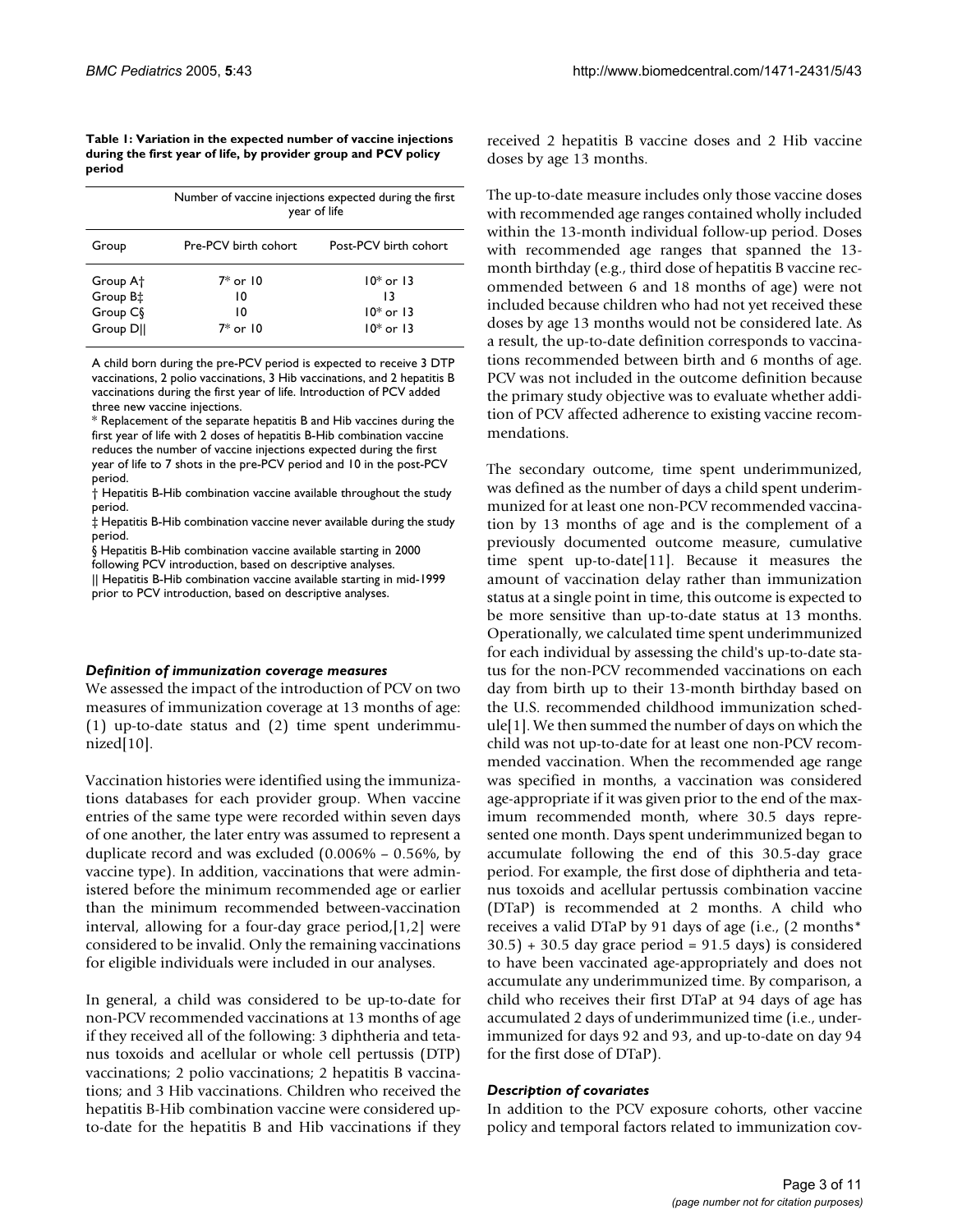erage were considered. Between July and September 1999, providers were encouraged to delay initiation of hepatitis B vaccination for low-risk infants from birth to 2–6 months of age because of safety concerns about thimerosal[12]. While resumption of hepatitis B birth vaccination practices was recommended after regulatory approval of the first thimerosal-free hepatitis B vaccine formulation in September 1999,[13] reinstatement of universal birth vaccination policies occurred slowly [14-17]. Two indicators were included in the regression models to account for potential disruptions in immunization coverage during the pre-PCV period, related the temporary hepatitis B birth dose suspension ("HB delay" cohort: date of birth between July – September 1999) and to incomplete resumption of hepatitis B birth vaccination practices ("HB carryover" cohort: date of birth between October 1999 – January 2000).

Temporal trends in immunization coverage were modeled using four variables based on birth month cohort: a linear slope was fit for the entire study period, and three additional linear trends were included to estimate changes in slope during the HB delay, HB carryover, and post-PCV periods relative to the pre-PCV baseline trend.

An indicator variable was included to account for a potential change in the level of immunization coverage after integration of PCV into routine practice ("PCV routine": July – November 2000) compared to the initial PCV adoption period ("PCV adoption": February – June 2000). Selection of the July 2000 birth cohort as the transition point after which PCV entered routine use was based on descriptive analyses of the adoption of PCV in the participating provider groups.

Finally, seasonal variation in immunization scheduling could affect the timeliness of vaccination and was entered into the time spent underimmunized regression models using indicator variables for calendar month of birth.

Figure 1 illustrates how the hepatitis B and PCV policy variables are temporally related.

# *Statistical analysis*

Logistic regression was used to assess the association between PCV introduction and a child's probability of being up-to-date at 13 months.

For the second outcome, time spent underimmunized, we expected that the majority of children would be vaccinated age-appropriately (i.e., zero days spent underimmunized by 13 months), and a two-part modelling approach[18] was applied. First, a logistic regression model was used to assess the association between PCV introduction and a child's probability of having received

all vaccines age-appropriately by 13 months of age. Then, among children who spent at least one day underimmunized, negative binomial regression was used to evaluate the impact of PCV introduction on the discrete outcome, number of days spent underimmunized by 13 months. Negative binomial regression accounts for overdispersion in the data[19] and provides relative rate estimates for the association between PCV introduction and the number of days spent underimmunized.

Analyses were stratified by provider group because differences in baseline immunization coverage, differing concern regarding multiple injections, and provider groupspecific decisions to use combination vaccines may have differentially affected the impact of PCV introduction across the provider groups. To allow comparisons across sites, the set of variables included in the regression analysis for each outcome was fixed across the provider groups.

Based on the regression model, we estimated the effect of introduction of PCV at two points – (1) immediately following PCV introduction (February 2000 birth cohort) and (2) after PCV was integrated into routine use (July 2000 birth cohort) – comparing each to the outcome as predicted from the pre-PCV baseline trend. Comparison of the PCV routine use period to the predicted baseline trend was considered of primary interest because it measures the impact of addition of PCV, allowing for a period of adjustment to the new PCV policy. Figure 2 illustrates the calculation of these two contrasts for the up-to-date outcome as an example. Given that the baseline proportion of children who were up-to-date or who were vaccinated age-appropriately was expected to be high, under these conditions, odds ratios should not be interpreted as approximately the relative risk. Absolute differences in coverage were also provided, comparing the probability fitted from multivariate regression models based on the observed data ("fitted probability") to the "predicted probability" extrapolated from the baseline trend (e.g., absolute difference $_{Feb2000}$  = [fitted probability] $_{Feb2000}$  -[predicted probability]<sub>Feb2000</sub>). All analyses were performed using SAS software, Version 8.2 of the SAS System for Windows (SAS Institute, Cary, NC).

# **Results**

# *Study population and adoption of PCV*

In the four provider groups, 38,588 children met study inclusion criteria. Due to the identification of a potential disruption in the immunization tracking system during the early part of the study period in one of the provider groups, the study population for that site (Group D) was additionally restricted to children born between November 1998 and November 2000. This resulted in a final study population of 33,319 children.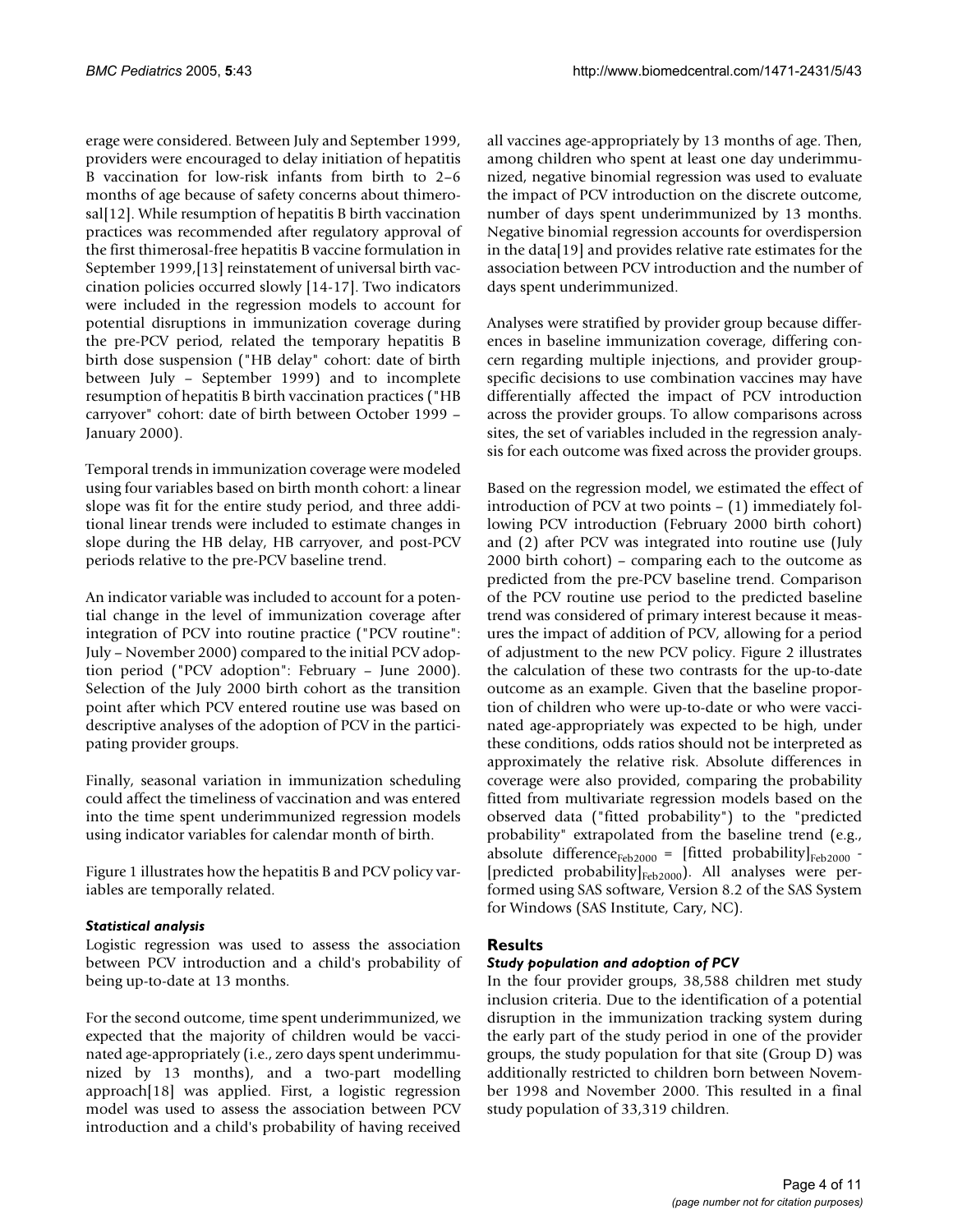

#### Figure 1

**Timing of PCV introduction and hepatitis B policy periods**. "Pre-PCV" and "Post-PCV" describe the timing of the exposure birth cohorts. The "pre-PCV" cohort includes children born prior to introduction of pneumococcal conjugate vaccine (date of birth between October 1996 – January 2000) while the "post-PCV" cohort includes children born after introduction of pneumococcal conjugate vaccine to the end of the study period (date of birth between February – November 2000). "HB delay" refers to children born during the temporary hepatitis B birth dose suspension (July – September 1999). "HB carryover" refers to children born after reinstatement of hepatitis B birth vaccination recommendations and before introduction of pneumococcal conjugate vaccine (October 1999 – January 2000). "PCV adoption" represents the first five months following introduction of pneumococcal conjugate vaccine and the period of initial uptake of pneumococcal conjugate vaccine in the four study sites (date of birth between February – June 2000). "PCV routine" represents the five-month period after adoption of pneumococcal conjugate vaccine had occurred (date of birth between July – November 2000).

Following its introduction in February 2000, the rate of adoption of PCV varied but was relatively rapid across the four sites. Among children born in July 2000, over 85% of children in each of three provider groups (Groups A, B, and D) received PCV at their 2-month visit. In Group C, while only 24% of the July 2000 birth cohort had received PCV at a 2-month visit, 76% in the August 2000 cohort had done so. Notwithstanding the age at which the PCV series was initiated, between 92% (Group C) and 96% (Group D) of the July 2000 birth cohort had received three shots of PCV by 13 months.

#### *Impact of PCV recommendations on probability of being up-to-date at 13 months*

Overall, 93% of children were up-to-date at age 13 months. In each provider group, the percent of 13-montholds who were up-to-date either was maintained or increased slightly from the pre-PCV to the post-PCV cohorts (Figure 3).

In Group C, children born at the start of the PCV adoption period were less likely to be up-to-date at 13 months compared to the pre-PCV baseline after multivariate adjustment for the HB delay and carryover periods ( $OR = 0.5$ , 95% CI: 0.4 – 0.8) (Table 2). This decrease persisted even after PCV entered routine use (Group C: OR = 0.5, 95% CI: 0.3 – 0.8), representing 3% fewer children in Group C who were up-to-date compared to the predicted baseline trend. Additional analyses indicated that children in Group C were less likely to be up-to-date in the HB delay (OR = 0.4; 95% CI: 0.3 – 0.6) and HB carryover (OR = 0.25; 95% CI: 0.17 – 0.35) periods compared to baseline,

preceding the introduction of PCV. This suggests that the decrease observed in post-PCV period in Group C may have been due to the lingering effects of the hepatitis B birth dose suspension. In contrast, PCV introduction was not significantly associated with a child's probability of being up-to-date at 13 months in the three other provider groups.

### *Impact of PCV recommendations on time spent underimmunized by 13 months*

Overall, 70% of children received all non-PCV recommended vaccinations without incurring any underimmunized time. Among the 30% of children who were ever delayed for at least one vaccination, a median of 122 days (interquartile range: 33 – 212) was spent underimmunized during the first 13 months of life.

Multivariate-adjusted results are provided only for Groups A, B, and C because the truncated study period for Group D limited our ability to fit the full multivariate model for this population (Table 3). Children born at the start of the PCV adoption period were less likely to receive all vaccinations without delay in Group B (OR = 0.4, 95% CI: 0.3– 0.5) and in Group C (OR = 0.33, 95% CI: 0.26 – 0.42). These differences persisted through the start of the PCV routine period (Group B OR = 0.4, 95% CI: 0.3 – 0.6; Group C OR = 0.5, 95% CI: 0.4 – 0.7), representing  $16%$ (Group B) and 14% (Group C) fewer children among the July 2000 birth cohort who spent no time underimmunized compared to baseline. In Group A, no difference in timeliness of immunization delivery was noted following PCV introduction.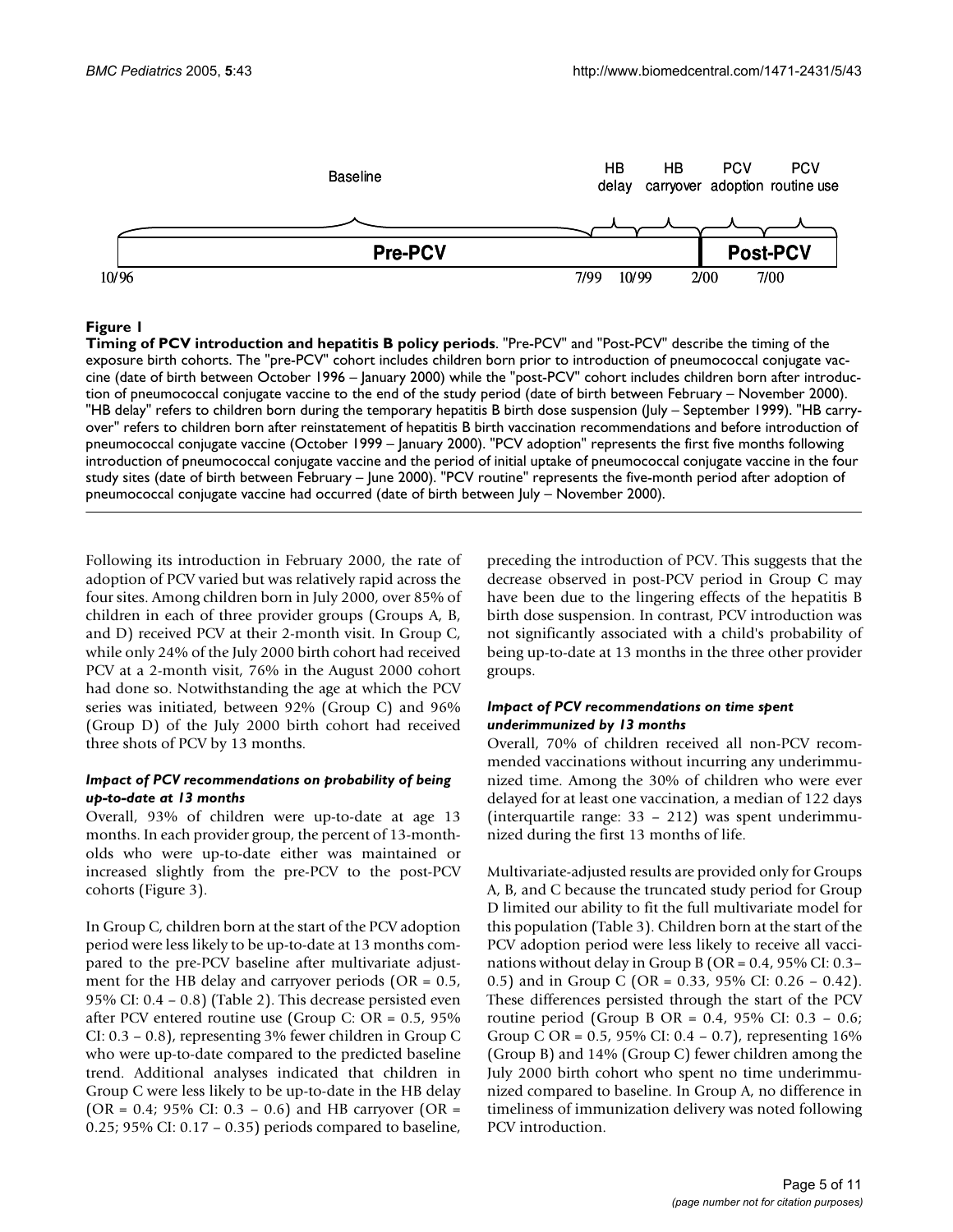

#### **Figure 2**

**PCV introduction and immunization coverage: illustration of primary contrasts**. Graph uses data from Group C as an example. ---: coverage based on multivariate regression models and the observed data. - - - -: coverage predicted from the pre-PCV baseline trend. *Time point a*: February 2000 birth cohort, start of the PCV adoption period. *Contrast a* compares immunization coverage for the February 2000 birth cohort based on the observed data to that predicted from the pre-PCV baseline trend. *Time point b*: July 2000 birth cohort, start of the PCV routine period. *Contrast b* compares immunization coverage for the July 2000 birth cohort based on the observed data to that predicted from the pre-PCV baseline trend.

Among children ever-delayed, children born during the PCV adoption period in Group C spent 1.5 times as many days underimmunized (CI: 1.3 – 1.8) compared to the predicted baseline trend. This increase in days spent underimmunized persisted among the PCV routine use cohort compared to the baseline trend (RR: 1.4, 95% CI: 1.2 – 1.8), representing a delay of 103 days versus 73 days on average, among children in Group C who were everunderimmunized. In contrast, no significant difference in the number of days spent underimmunized was found in the other two Groups, for either the PCV adoption cohort (Group A RR: 1.1, 95% CI: 0.7–1.7; Group B RR: 1.1, 95% CI: 0.8–1.4) or the PCV routine use cohort (Group A RR:

1.4, 95% CI: 0.8–2.2; Group B RR: 0.9; 95% CI: 0.6–1.2), compared to the baseline trend.

#### *Introduction of PCV and immunization coverage for individual vaccine series*

Additional analyses suggest that the decrease in probability of being up-to-date observed in Group C was not driven by disruptions in one vaccine series alone. Children in Group C were less likely to be up-to-date at the start of the PCV adoption period for hepatitis B vaccination (OR = 0.4, 95% CI: 0.2 – 0.8) as well as for each of the other vaccine series (polio: OR = 0.48, 95% CI: 0.24 – 0.96; DTP: OR = 0.65, 95% CI: 0.41 – 1.03; Hib: OR =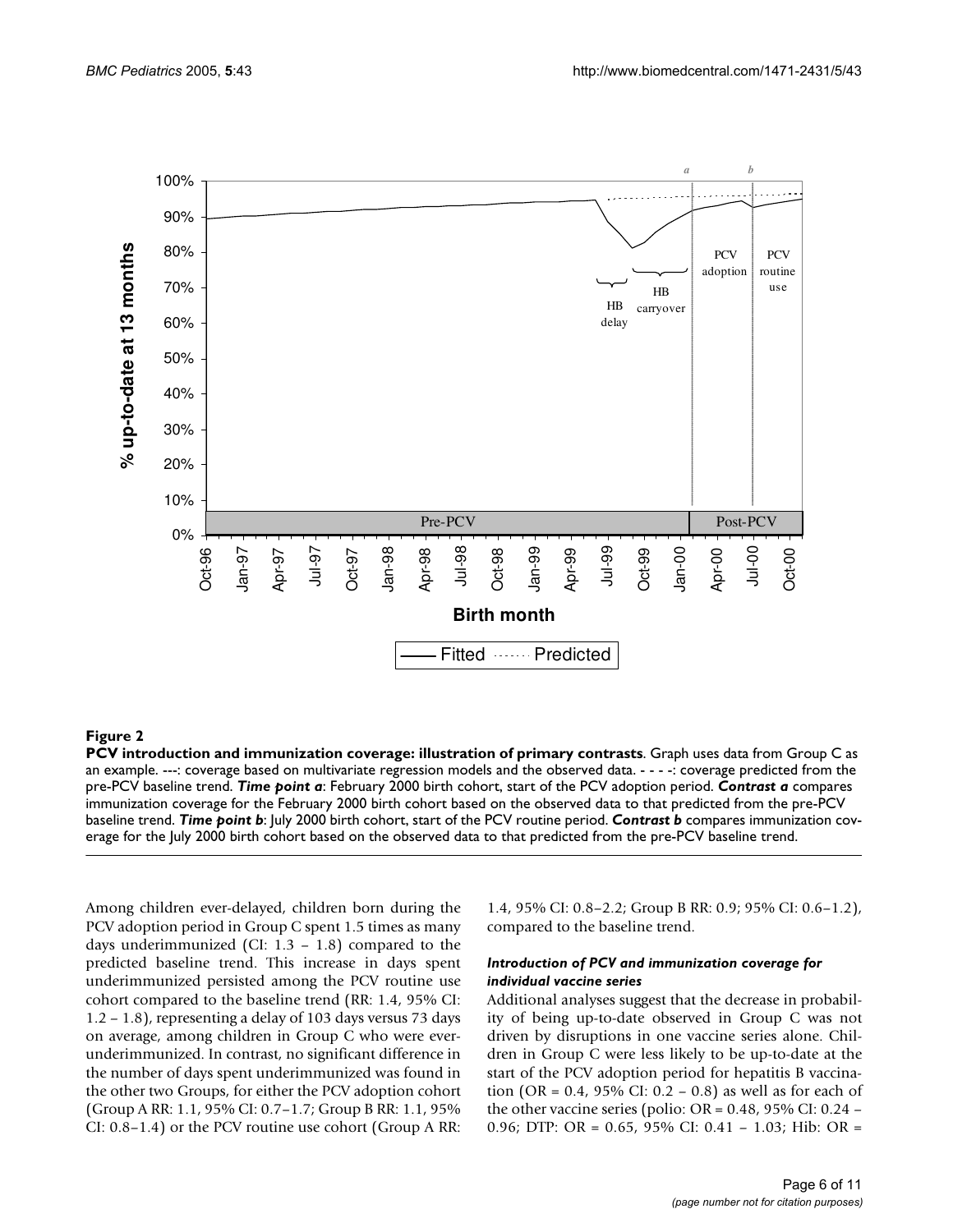

#### **Figure 3**

**Percent up-to-date for non-PCV recommended vaccines at 13 months**. Children were grouped by the month and year of their birth. Note: Data between April – October 1998 were considered incomplete in Group D due to a potential disruption in their immunization information system during the pre-PCV baseline period.

0.60; 95% CI: 0.38 – 0.96). These effects persisted after PCV entered routine use for the polio (OR = 0.48, 95% CI: 0.23-1.01), DTP (OR = 0.5, 95% CI: 0.3-0.9) and Hib  $(OR = 0.5, 95\% \text{ CI: } 0.3-0.9)$  vaccine series compared to baseline. In the three provider groups where PCV introduction was not associated with changes in up-to-date coverage among 13-month-olds, no systematic differences in coverage for individual vaccine series were observed. Similar broader disruptions across individual vaccine series were observed for the impact of PCV on the time spent underimmunized by13 months (data not shown).

#### **Discussion**

In our study of four large provider group populations, the introduction of PCV was not associated with a substantial adverse impact on a child's probability of being up-todate at 13 months for non-PCV recommended childhood vaccines. We did find moderate increases in time spent underimmunized in some provider groups, although these delays likely did not result in clinical harm. Our findings suggest that the timeliness of immunization for several vaccine series was likely adversely affected by either PCV introduction or the hepatitis B birth dose suspension, although it was not possible to disentangle the effects of these two policy changes. Overall, our findings support continued vigilance during changes in immunization policy in order to mitigate unintended delays in vaccine delivery that may arise due to concerns about multiple injections.

Our finding of no major impact of PCV introduction on up-to-date status is consistent with reports that increases in the number of vaccine injections have not led to clini-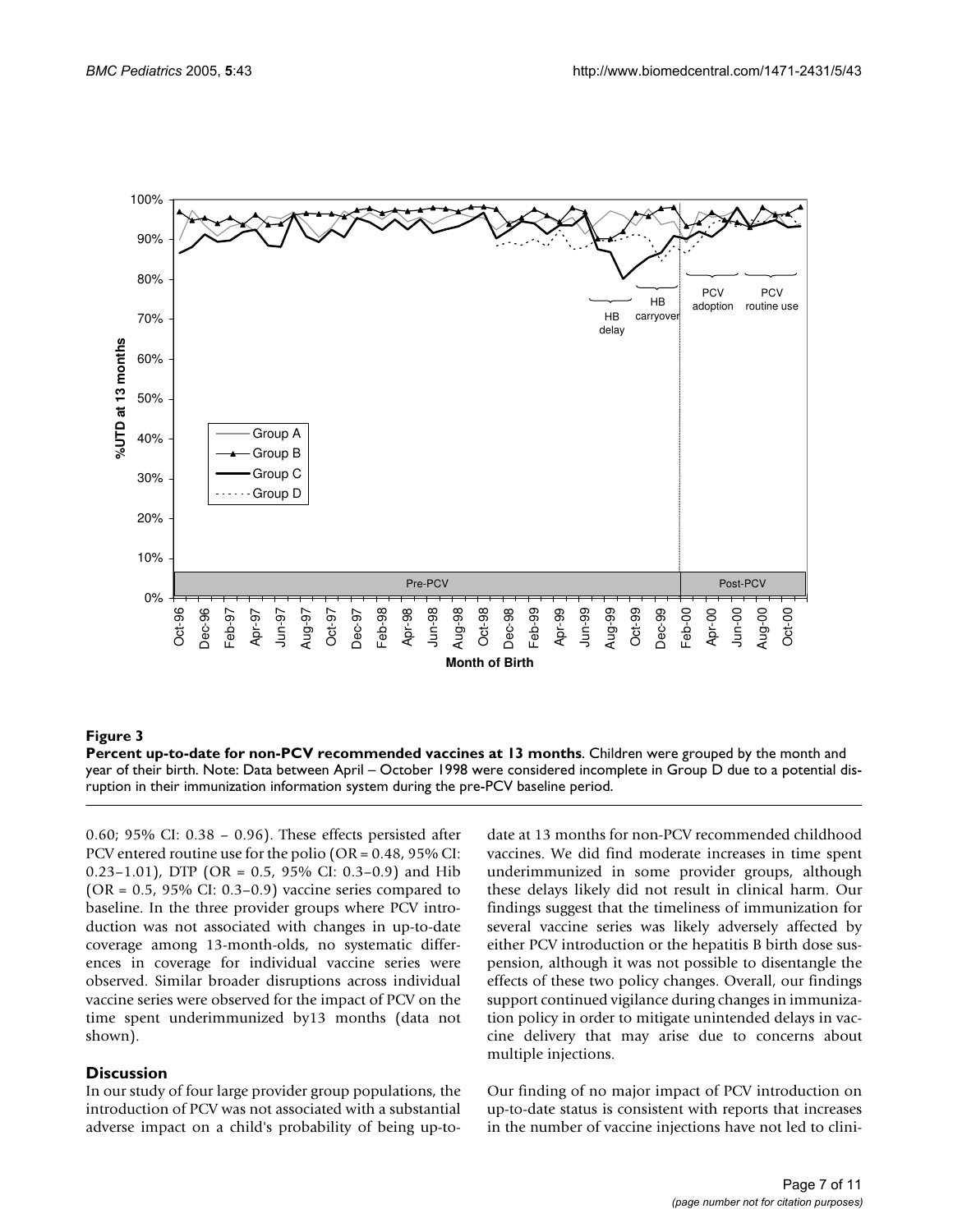| Group   | <b>Contrast a: PCV</b> adoption vs. predicted baseline |             |                       |                          | <b>Contrast b: PCV</b> routine vs. predicted baseline |             |                       |                          |
|---------|--------------------------------------------------------|-------------|-----------------------|--------------------------|-------------------------------------------------------|-------------|-----------------------|--------------------------|
|         | Odds ratio                                             | 95% CI      | Fitted<br>probability | Predicted<br>probability | Odds ratio                                            | 95% CI      | Fitted<br>probability | Predicted<br>probability |
| Group A | 1.0                                                    | $0.5 - 1.8$ | 0.95                  | 0.95                     | 0.8                                                   | $0.4 - 1.4$ | 0.94                  | 0.95                     |
| Group B | 0.5                                                    | $0.2 - 1.2$ | 0.96                  | 0.98                     | 0.7                                                   | $0.3 - 1.5$ | 0.97                  | 0.98                     |
| Group C | 0.5                                                    | $0.4 - 0.8$ | 0.92                  | 0.95                     | 0.5                                                   | $0.3 - 0.8$ | 0.93                  | 0.96                     |
| Group D | 1.2                                                    | $0.5 - 2.9$ | 0.90                  | 0.89                     | 2.0                                                   | $0.6 - 7.0$ | 0.94                  | 0.88                     |

| Table 2: PCV introduction and probability of being up-to-date at 13 months |  |  |  |
|----------------------------------------------------------------------------|--|--|--|
|----------------------------------------------------------------------------|--|--|--|

*Contrast a* compares a child's probability of being up-to-date at 13 months among the February 2000 birth cohort to that predicted from the pre-PCV baseline trend. *Contrast b* compares a child's probability of being up-to-date at 13 months among the July 2000 birth cohort to that predicted from the pre-PCV baseline trend. For each contrast, the "fitted probability" was the probability of being up-to-date as fitted from the multivariate regression models based on the observed data and the "predicted probability" was extrapolated from the pre-PCV baseline trend.

cally important reductions in immunization coverage[11]. While providers and parents have expressed concerns regarding multiple injections,[4,6,20,21] many parents still prefer that all recommended vaccines be given at one visit[20]. Recent surveys also suggest that providers are now more willing to administer multiple injections[7,21,22]. These findings are consistent with results from the 2003 National Immunization Survey,[23] which indicate that coverage levels for other childhood vaccines among children aged 19–35 months of age had been maintained during the adoption of PCV.

The heterogeneity in the response to PCV introduction observed across the sites may have arisen due to a variety of reasons. Responses to hepatitis B policy changes differed across the provider groups, and only those sites that experienced disruptions during the hepatitis B delay and carryover periods had lower immunization coverage following PCV introduction. If the effects of the hepatitis B vaccination policy reversals lingered as PCV entered routine use in our health plan populations (i.e., 10 months after reinstatement of the birth vaccination recommendations), our study would be unable to fully disentangle the relative contributions of these two policies. Availability of the hepatitis B-Hib combination vaccine may simplify immunization scheduling by reducing the total number of shots a child receives during the first year of life,[24] and the differential adoption of the combination hepatitis B-hib vaccine may have influenced the variation observed across provider groups. The routine use of the combination hepatitis B-Hib vaccine in Group A throughout the study period may have made immunization scheduling less sensitive to the temporary hepatitis B birth dose suspension or alleviated concerns about multiple injections related to the introduction of PCV.

Implementation of the hepatitis B-Hib combination vaccine during the study period in Group C and Group D may also have influenced the impact of PCV introduction on immunization coverage in these settings; however, the coincident timing of the implementation of the hepatitis B-Hib combination vaccine with the temporary hepatitis B birth dose suspension (Group D) and PCV adoption (Group D) limits our ability to determine separate effects for these policy changes in our analysis. We also compared immunization coverage for non-PCV vaccinations following PCV introduction with predictions of immunization coverage extrapolated from baseline trends. Dependent on the level of baseline immunization coverage, expectation of a continued constant trend in immu-

| Group   | <b>Contrast a: PCV</b> adoption vs. pre-PCV baseline |               |                       |                          | <b>Contrast b: PCV routine vs. pre-PCV baseline</b> |             |                       |                          |
|---------|------------------------------------------------------|---------------|-----------------------|--------------------------|-----------------------------------------------------|-------------|-----------------------|--------------------------|
|         | Odds ratio                                           | 95% CI        | Fitted<br>probability | Predicted<br>probability | Odds ratio                                          | 95% CI      | Fitted<br>probability | Predicted<br>probability |
| Group A | IJ                                                   | $0.7 - 1.6$   | 0.83                  | 0.82                     | LL.                                                 | $0.7 - 1.8$ | 0.86                  | 0.85                     |
| Group B | 0.4                                                  | $0.3 - 0.5$   | 0.55                  | 0.77                     | 0.4                                                 | $0.3 - 0.6$ | 0.65                  | 0.81                     |
| Group C | 0.33                                                 | $0.26 - 0.42$ | 0.34                  | 0.60                     | 0.5                                                 | $0.4 - 0.7$ | 0.58                  | 0.72                     |

*Contrast a* compares a child's probability of spending zero days underimmunized by 13 months among the February 2000 birth cohort based on the observed data to that predicted from the pre-PCV baseline trend. *Contrast b* compares a child's probability of spending zero days underimmunized by 13 months among the July 2000 birth cohort based on the observed data to that predicted from the pre-PCV baseline trend. For each contrast, the "fitted probability" was the probability of spending no time underimmunized as fitted from the multivariate regression models and the "predicted probability" was extrapolated from the pre-PCV baseline trend.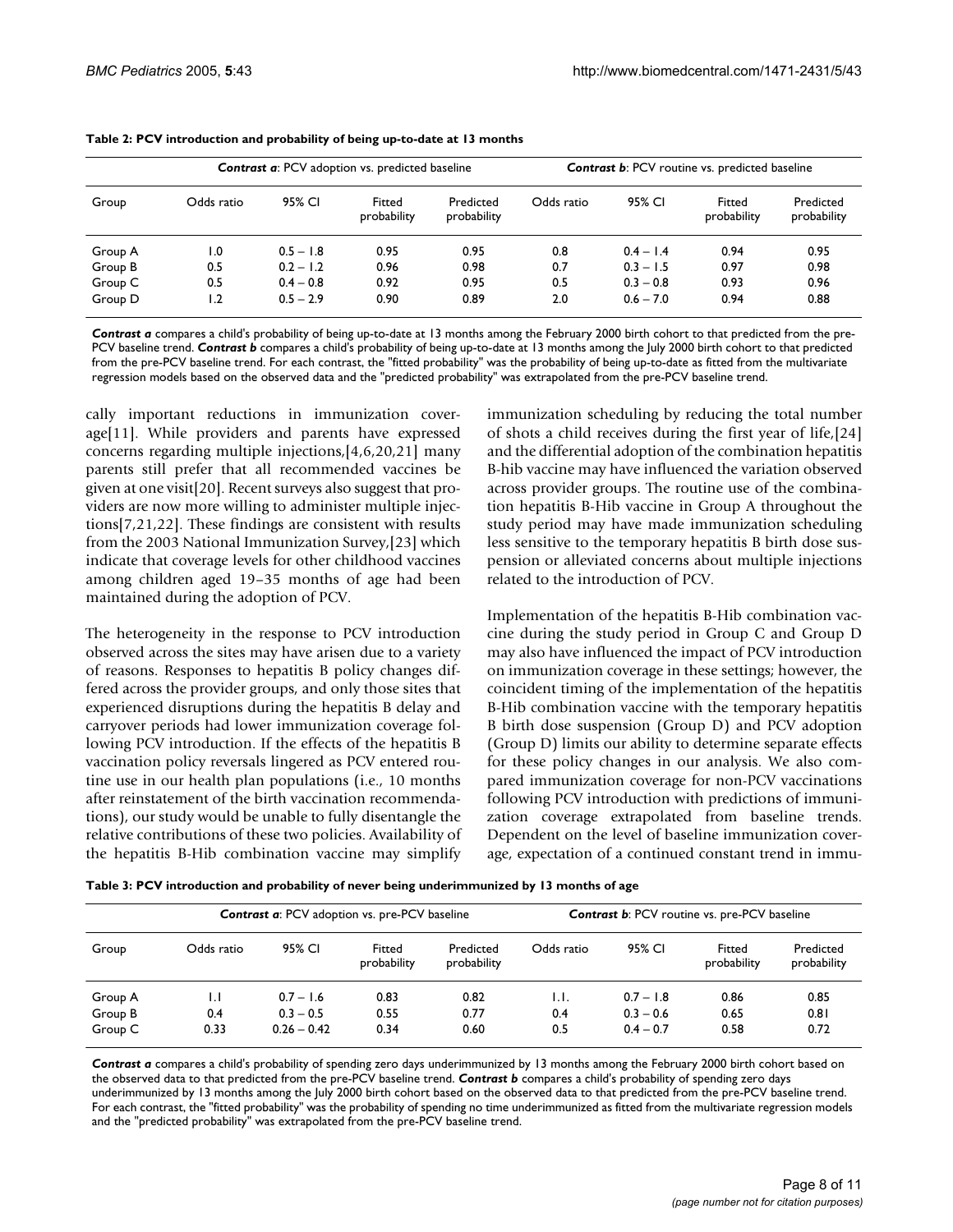nization coverage may have yielded an overestimate of the extent of disruption in immunization coverage in some settings. It is reassuring that PCV introduction was not associated with clinically important reductions in immunization coverage, even given expectations of a linear trend predicted from baseline. Finally, flexibility in immunization guidelines or expectations regarding the simultaneous administration of vaccines may vary across sites and influence variation in immunization scheduling.

This study evaluates the impact of introduction of the PCV policy and not whether administration of PCV to a given child affects that individual's probability of being up-todate. Given the rapid adoption of PCV in the four provider groups, we are able to estimate the net effect of integration of PCV into the childhood immunization schedule. Information on certain demographic factors (e.g., race/ethnicity, socioeconomic status) was not routinely collected across these settings, and we were unable to directly assess the effects of these characteristics in the analysis. However, by comparing birth cohorts across the study period, only those characteristics whose distribution in the study population changed concurrently with the time of introduction of PCV can act as potential confounders. No major changes in the coverage plans offered by these health plans occurred at the time of PCV introduction, and we therefore would not expect the demographic characteristics of the enrolled populations in these provider groups to have changed dramatically concurrent with introduction of the new PCV policy.

Finally, this study was conducted in health plan populations, who are mostly privately insured and have good access to health care. The study population was additionally restricted to children who were continuously enrolled during the first year of life; these children are likely to have experienced less scattering of their immunization records and to have had more opportunities to catch-up on immunizations. While children in the study population are thus likely to have higher overall immunization coverage than might be expected for the general population, comparison across similarly restricted birth cohorts remains valid to evaluate the potential impact of the introduction of PCV. In addition, earlier evaluations of the impact of the transition from oral polio vaccine to inactivated (injected) polio vaccine have yielded similar findings of a lack of an adverse effect on immunization coverage among children enrolled in managed care populations[11] and among children receiving vaccinations in public clinics[20].

# **Conclusion**

The continued development and addition of new vaccines to the childhood immunization schedule is likely to exacerbate concerns regarding simultaneous multiple injections. Our findings indicate that these provider groups remained capable of absorbing the most recent increases in multiple injections with minimal impact on up-to-date measures. However, the timeliness of delivery may have been affected by the introduction of PCV and the suspension of the birth dose of hepatitis B vaccine. This study highlights the continuing need to monitor the impact of new vaccines as well as vaccine-safety related policy decisions that affect immunization scheduling.

# **Competing interests**

The author(s) declare that they have no competing interests.

# **Authors' contributions**

NDL participated in the design of the study, analysis and interpretation of results, and manuscript preparation and revision. KK participated in the design of the study, interpretation of results, and manuscript revision. KAC participated in the design of the study, interpretation of results, and manuscript revision. XY participated in the acquisition of data, analysis and interpretation of the results, and manuscript preparation. EKF, SX, FW, and JM were involved in the acquisition of data, interpretation of results, and manuscript revision. JS was involved in the interpretation of results and manuscript revision. TAL participated in the design of the study, acquisition of data, analysis and interpretation or results, and manuscript revision.

# **Acknowledgements**

This study was supported by the Centers for Disease Control and Prevention, Atlanta, GA, via cooperative agreement UR6/CCU117611 and contract 200-2002-00732 (the Vaccine Safety Datalink Project) with America's Health Insurance Plans. Dr. Lin's effort was supported in part by the Agency for Healthcare Research and Quality, National Research Service Award, grant number HS000028-19. Dr. Lin is currently an AHRQ Trainee at the Center for Health Policy, Stanford University, Stanford, California.

We gratefully acknowledge our colleagues at the Department of Ambulatory Care and Prevention, especially Megan O'Brien, MPH, for local coordination of the VSD project, Richard Fox, MA, for his management of the automated analytic databases, Jyotsna Dhall, MPH, for initial dataset preparation for this work, and Richard Platt, MD, MPH, for his senior leadership of the project. We appreciate the contributions of Nicolle Mode, MPH (HealthPartners Research Foundation), Karen Riedlinger, MPH (Kaiser Permanente Northwest), and Renae Smith-Ray (Kaiser Permanente Colorado) who prepared the analytic databases at each of the health plans in this study. We thank Robert Davis, MD, MPH, for thoughtful advice, and we appreciate the guidance of our other collaborators at the National Immunization Program, including Robert Chen, MD, David Shay, MD, MPH, and Frank DeStefano, MD.

The Vaccine Safety Datalink Team at the time of this study included Frank DeStefano, MD, MPH, Robert T Chen, MD, David Shay, MD, MPH, Philip H Rhodes, PhD, Margarette Kolzcak, PhD, Julianne Gee, MPH, Robert L Davis, MD, MPH, William Thompson, PhD, James Baggs, PhD, Brooke Barry, Carolyn Bridges, MD, Scott Campbell, Chris Casey, Jufu Chen, PhD,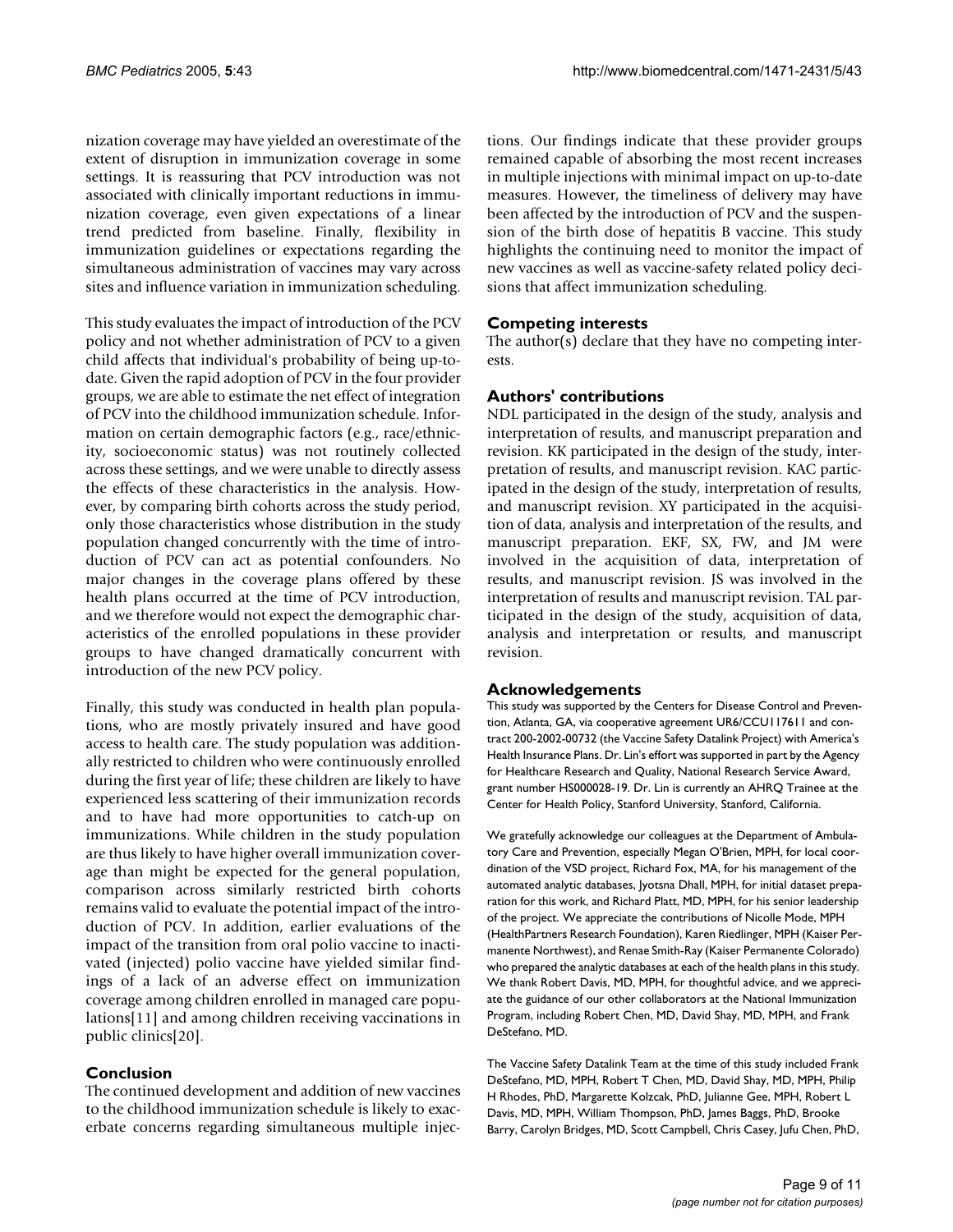Charissa Denson, David Elswich, Gary Euler, Paul Gargiullo, Rafael Harpaz, Beth Hibbs, Aisha Jumaan, David King, Katrin S Kohl, MD, MPH, Piotr Kramarz, MD, Gina Mootrey, John Moran, Pekka Nuorti, Vitali Pool, MD, James Singleton, Eric Weintraub, Bruce Weniger, MD, MPH, Melinda Wharton, Fujie Xu, and Weigong Zhou, MD, PhD (Centers for Disease Control and Prevention, Atlanta, GA); M Miles Braun, MD, MPH, Robert P Wise, MD, MPH, Robert Ball, MD, MPH, Dale Burwen MD, MPH, David Davis, Hector Izurieta, Ann W McMahon, MD, MS, Fred Varricchio MD, PhD, and Jane Woo MD, MPH (Food and Drug Administration, Bethesda, MD); Lisa Jackson, MD, MPH, Patti Benson, MPH, Kari Bohlke, ScD, Barbara Carste, MPH, John Dunn, MD, MPH, Christi Hanson, BA, Mike Jackson, Darren Malais, BS, Jennifer Nelson, PhD, Kathleen Neuzil, MD, MPH, Troy J Scott, Neil Vora, Onchee Yu, MS, and Ann Zavitkovsky, MPH (Group Health Cooperative, Seattle, WA); Tracy Lieu, MD, MPH, Richard Platt, MD, MS, Emily Cain, Jyotsna Dhall, MS, Jonathan Finkelstein, MD, MPH, Richard Fox, MSW, Charlene Gay, Katherine Hohman, Ken Kleinman, PhD, Martin Kulldorff, PhD, Grace Lee, MD, Nancy Lin, MS, Megan O'Brien, MPH, Lisa Prosser, PhD, Virginia Rego, MS, MPH, Katherine Yih, PhD, and Xian-Jie Yu, MS (Harvard Pilgrim Health Care/Harvard Medical School, Boston, MA); Mike Goodman, PhD, Jim Nordin, MD, Feifei Wei, PhD, Susan Adlis, Jerry Amundson, Renner Anderson, Amy Butani, Kelly Fillbrandt, Olga Godlevsky, Peter Harper, Leslie Kuckler, A. Marshall McBean, MD, MS, Maribet McCarty, Beth Molitor, Andrew Nelson, MPH, Kristin Nichol, MD, MPH, MBA, Eugene Sesonga, and Lynn Taliaferro (HealthPartners Research Foundation, Minneapolis, MN); Vito Caserta, MD, MPH and Geoffrey Evans, MD (Division of Vaccine Injury Compensation, Health Resources and Services Administration, Rockville, MD); Eric France, MD, Marcia Blake MA, MSPH, Jason Glanz, MS, Simon Hambidge, MD, PhD, James Kaferly, David L McClure, MS, Ronald Norman, Marsha Raebel, PharmD, Debra P Ritzwoller, PhD, Renae Smith-Ray, MA, Stanley Xu, PhD, and Kristi Yamasaki, PharmD (Kaiser Permanente Colorado, Denver, CO); Edward Belongia, MD, Nicholas Berger, Carol Beyer, James Donahue, DVM, PhD, Robert Greenlee, PhD, Juanita Herr, Burney Kieke, MS, Katherine Konitzer, Jordon Ott, Peggy Peissig, MS (Marshfield Clinic Research Foundation, Marshfield, WI); Steven B Black, MD, Laura Bracken, Diane Carpenter, Lisa Croen, Robert Davis, MD, MPH, Ajit Gemunu de Silva, Bruce H Fireman, MA, Patti Hallam, John Hansen, BA, Ned Lewis, MPH, Regina L Mason, Roxana Odouli, Paula Ray, MPH, Pat Ross, Joan Schwalbe, Henry R Shinefield, MD, Stanley Watson, Cathleen Yoshida, and Lea Q Zhang (Kaiser Permanente of Northern California, Oakland, CA); John P Mullooly, PhD, Allison Naleway PhD, Steven L Balch, Michael Barrett, MD, Alan Bauck, BS, Cathy Briggs, Marina Britsky, Andrea Brown, Colleen Chun, MD, Brad Crane, MS, Lois Drew, BA, Shannon Edie, Terri Haswell, Benjamin Drew Horning, Weiming Hu, Jill Mesa, John A Pearson, MD, Karen Riedlinger, MPH, Roberleigh Schuler, MS, Jerry Slepack, MD, Loie Drew, Gayle Thomas-Monk, Mike Thornton, Kathryn Torvik, Amy Triebwasser, and Sheila Weinmann, PhD (Kaiser Permanente Northwest Region, Portland, OR); Joel I Ward, MD, Constance M Vadheim, PhD, Ken Zangwill, MD, Eileen Eriksen, MPH, Jennifer Lee, MS, Jennie Jing, MA, and Nancy Goff (Center for Vaccine Research, Harbor-UCLA Medical Center, Torrance, CA); S. Michael Marcy, MD, Marlene M Lugg, DrPH, Jag Batra, MD, Monique Bryher, MSPH, Susan Butler, Frederico Canton, Chung-Yin Chiu, MS, and Martin Lee, PhD (Southern California Kaiser Permanente, Los Angeles, CA).

# **References**

- Recommended childhood immunization schedule--United States, [2002.](http://www.ncbi.nlm.nih.gov/entrez/query.fcgi?cmd=Retrieve&db=PubMed&dopt=Abstract&list_uids=11820528) *MMWR Morb Mortal Wkly Rep* 2002, 51(2):31-33.
- Atkinson WL, Pickering LK, Schwartz B, Weniger BG, Iskander JK, Watson JC: **[General recommendations on immunization.](http://www.ncbi.nlm.nih.gov/entrez/query.fcgi?cmd=Retrieve&db=PubMed&dopt=Abstract&list_uids=11848294) Recommendations of the Advisory Committee on Immuni[zation Practices \(ACIP\) and the American Academy of Fam](http://www.ncbi.nlm.nih.gov/entrez/query.fcgi?cmd=Retrieve&db=PubMed&dopt=Abstract&list_uids=11848294)[ily Physicians \(AAFP\).](http://www.ncbi.nlm.nih.gov/entrez/query.fcgi?cmd=Retrieve&db=PubMed&dopt=Abstract&list_uids=11848294)** *MMWR Recomm Rep* 2002, **51(RR-2):**1-35.
- 3. Zimmerman RK, Schlesselman JJ, Baird AL, Mieczkowski TA: **[A](http://www.ncbi.nlm.nih.gov/entrez/query.fcgi?cmd=Retrieve&db=PubMed&dopt=Abstract&list_uids=9232038) [national survey to understand why physicians defer child](http://www.ncbi.nlm.nih.gov/entrez/query.fcgi?cmd=Retrieve&db=PubMed&dopt=Abstract&list_uids=9232038)[hood immunizations.](http://www.ncbi.nlm.nih.gov/entrez/query.fcgi?cmd=Retrieve&db=PubMed&dopt=Abstract&list_uids=9232038)** *Arch Pediatr Adolesc Med* 1997, **151(7):**657-664.
- Schaffer SJ, Szilagyi PG, Shone LP, Ambrose SJ, Dunn MK, Barth RD, Edwards K, Weinberg GA, Balter S, Schwartz B: **[Physician perspec](http://www.ncbi.nlm.nih.gov/entrez/query.fcgi?cmd=Retrieve&db=PubMed&dopt=Abstract&list_uids=12456935)[tives regarding pneumococcal conjugate vaccine.](http://www.ncbi.nlm.nih.gov/entrez/query.fcgi?cmd=Retrieve&db=PubMed&dopt=Abstract&list_uids=12456935)** *Pediatrics* 2002, **110(6):**e68.
- 5. Woodin KA, Rodewald LE, Humiston SG, Carges MS, Schaffer SJ, Szilagyi PG: **[Physician and parent opinions. Are children becom](http://www.ncbi.nlm.nih.gov/entrez/query.fcgi?cmd=Retrieve&db=PubMed&dopt=Abstract&list_uids=7633536)[ing pincushions from immunizations?](http://www.ncbi.nlm.nih.gov/entrez/query.fcgi?cmd=Retrieve&db=PubMed&dopt=Abstract&list_uids=7633536)** *Arch Pediatr Adolesc Med* 1995, **149(8):**845-849.
- Lee KC, Finkelstein JA, Miroshnik IL, Rusinak D, Santoli JM, Lett SM, Lieu TA: **[Pediatricians' self-reported clinical practices and](http://www.ncbi.nlm.nih.gov/entrez/query.fcgi?cmd=Retrieve&db=PubMed&dopt=Abstract&list_uids=15237070) [adherence to national immunization guidelines after the](http://www.ncbi.nlm.nih.gov/entrez/query.fcgi?cmd=Retrieve&db=PubMed&dopt=Abstract&list_uids=15237070) [introduction of pneumococcal conjugate vaccine.](http://www.ncbi.nlm.nih.gov/entrez/query.fcgi?cmd=Retrieve&db=PubMed&dopt=Abstract&list_uids=15237070)** *Arch Pediatr Adolesc Med* 2004, **158(7):**695-701.
- 7. Davis MM, Ndiaye SM, Freed GL, Clark SJ: **[One-year uptake of](http://www.ncbi.nlm.nih.gov/entrez/query.fcgi?cmd=Retrieve&db=PubMed&dopt=Abstract&list_uids=14645326) [pneumococcal conjugate vaccine: a national survey of family](http://www.ncbi.nlm.nih.gov/entrez/query.fcgi?cmd=Retrieve&db=PubMed&dopt=Abstract&list_uids=14645326) [physicians and pediatricians.](http://www.ncbi.nlm.nih.gov/entrez/query.fcgi?cmd=Retrieve&db=PubMed&dopt=Abstract&list_uids=14645326)** *J Am Board Fam Pract* 2003, **16(5):**363-371.
- 8. Chen RT, Glasser JW, Rhodes PH, Davis RL, Barlow WE, Thompson RS, Mullooly JP, Black SB, Shinefield HR, Vadheim CM, Marcy SM, Ward JI, Wise RP, Wassilak SG, Hadler SC: **[Vaccine Safety Data](http://www.ncbi.nlm.nih.gov/entrez/query.fcgi?cmd=Retrieve&db=PubMed&dopt=Abstract&list_uids=9164767)link project: a new tool for improving vaccine safety moni[toring in the United States. The Vaccine Safety Datalink](http://www.ncbi.nlm.nih.gov/entrez/query.fcgi?cmd=Retrieve&db=PubMed&dopt=Abstract&list_uids=9164767) [Team.](http://www.ncbi.nlm.nih.gov/entrez/query.fcgi?cmd=Retrieve&db=PubMed&dopt=Abstract&list_uids=9164767)** *Pediatrics* 1997, **99(6):**765-773.
- 9. **Preventing pneumococcal disease among infants and young children. Recommendations of the Advisory Committee on Immunization Practices (ACIP).** *MMWR Recomm Rep* 2000, **49(RR-9):**1-35.
- Rodewald L, Maes E, Stevenson J, Lyons B, Stokley S, Szilagyi P: **[Immunization performance measurement in a changing](http://www.ncbi.nlm.nih.gov/entrez/query.fcgi?cmd=Retrieve&db=PubMed&dopt=Abstract&list_uids=10103327) [immunization environment.](http://www.ncbi.nlm.nih.gov/entrez/query.fcgi?cmd=Retrieve&db=PubMed&dopt=Abstract&list_uids=10103327) 2):**889-897.
- 11. Davis RL, Lieu TA, Mell LK, Capra AM, Zavitkovsky A, Quesenberry CPJ, Black SB, Shinefield HR, Thompson RS, Rodewald LE: **[Impact of](http://www.ncbi.nlm.nih.gov/entrez/query.fcgi?cmd=Retrieve&db=PubMed&dopt=Abstract&list_uids=11335742) the change in polio vaccination schedule on immunization [coverage rates: a study in two large health maintenance](http://www.ncbi.nlm.nih.gov/entrez/query.fcgi?cmd=Retrieve&db=PubMed&dopt=Abstract&list_uids=11335742) [organizations.](http://www.ncbi.nlm.nih.gov/entrez/query.fcgi?cmd=Retrieve&db=PubMed&dopt=Abstract&list_uids=11335742)** *Pediatrics* 2001, **107(4):**671-676.
- 12. **[Thimerosal in vaccines: a joint statement of the American](http://www.ncbi.nlm.nih.gov/entrez/query.fcgi?cmd=Retrieve&db=PubMed&dopt=Abstract&list_uids=10418806) [Academy of Pediatrics and the Public Health Service.](http://www.ncbi.nlm.nih.gov/entrez/query.fcgi?cmd=Retrieve&db=PubMed&dopt=Abstract&list_uids=10418806)** *MMWR Morb Mortal Wkly Rep* 1999, **48(26):**563-565.
- 13. **[Availability of hepatitis B vaccine that does not contain](http://www.ncbi.nlm.nih.gov/entrez/query.fcgi?cmd=Retrieve&db=PubMed&dopt=Abstract&list_uids=11263548) [thimerosal as a preservative.](http://www.ncbi.nlm.nih.gov/entrez/query.fcgi?cmd=Retrieve&db=PubMed&dopt=Abstract&list_uids=11263548)** *MMWR Morb Mortal Wkly Rep* 1999, **48(35):**780-782.
- 14. Oram RJ, Daum RS, Seal JB, Lauderdale DS: **[Impact of recommen](http://www.ncbi.nlm.nih.gov/entrez/query.fcgi?cmd=Retrieve&db=PubMed&dopt=Abstract&list_uids=11308401)[dations to suspend the birth dose of hepatitis B virus vaccine.](http://www.ncbi.nlm.nih.gov/entrez/query.fcgi?cmd=Retrieve&db=PubMed&dopt=Abstract&list_uids=11308401)** *Jama* 2001, **285(14):**1874-1879.
- 15. Clark SJ, Cabana MD, Malik T, Yusuf H, Freed GL: **[Hepatitis B vac](http://www.ncbi.nlm.nih.gov/entrez/query.fcgi?cmd=Retrieve&db=PubMed&dopt=Abstract&list_uids=11483119)[cination practices in hospital newborn nurseries before and](http://www.ncbi.nlm.nih.gov/entrez/query.fcgi?cmd=Retrieve&db=PubMed&dopt=Abstract&list_uids=11483119) [after changes in vaccination recommendations.](http://www.ncbi.nlm.nih.gov/entrez/query.fcgi?cmd=Retrieve&db=PubMed&dopt=Abstract&list_uids=11483119)** *Arch Pediatr Adolesc Med* 2001, **155(8):**915-920.
- 16. Hurie MB, Saari TN, Davis JP: **[Impact of the Joint Statement by](http://www.ncbi.nlm.nih.gov/entrez/query.fcgi?cmd=Retrieve&db=PubMed&dopt=Abstract&list_uids=11335754) the American Academy of Pediatrics/US Public Health Serv[ice on thimerosal in vaccines on hospital infant hepatitis B](http://www.ncbi.nlm.nih.gov/entrez/query.fcgi?cmd=Retrieve&db=PubMed&dopt=Abstract&list_uids=11335754) [vaccination practices.](http://www.ncbi.nlm.nih.gov/entrez/query.fcgi?cmd=Retrieve&db=PubMed&dopt=Abstract&list_uids=11335754)** *Pediatrics* 2001, **107(4):**755-758.
- Biroscak BJ, Fiore AE, Fasano N, Fineis P, Collins MP, Stoltman G: **Impact of the thimerosal controversy on hepatitis B vaccine [coverage of infants born to women of unknown hepatitis B](http://www.ncbi.nlm.nih.gov/entrez/query.fcgi?cmd=Retrieve&db=PubMed&dopt=Abstract&list_uids=12777580) [surface antigen status in Michigan.](http://www.ncbi.nlm.nih.gov/entrez/query.fcgi?cmd=Retrieve&db=PubMed&dopt=Abstract&list_uids=12777580)** *Pediatrics* 2003, **111(6 Pt 1):**e645-9.
- 18. Lachenbruch PA: **[Analysis of data with excess zeros.](http://www.ncbi.nlm.nih.gov/entrez/query.fcgi?cmd=Retrieve&db=PubMed&dopt=Abstract&list_uids=12197297)** *Stat Methods Med Res* 2002, **11(4):**297-302.
- 19. Agresti A: **Categorical data analysis.** New York , Wiley; 1990.
- 20. Kolasa MS, Petersen TJ, Brink EW, Bulim ID, Stevenson JM, Rodewald LE: **[Impact of multiple injections on immunization rates](http://www.ncbi.nlm.nih.gov/entrez/query.fcgi?cmd=Retrieve&db=PubMed&dopt=Abstract&list_uids=11701295) [among vulnerable children.](http://www.ncbi.nlm.nih.gov/entrez/query.fcgi?cmd=Retrieve&db=PubMed&dopt=Abstract&list_uids=11701295)** *Am J Prev Med* 2001, **21(4):**261-266.
- 21. Davis MM, Andreae M, Freed GL: **[Physicians' early challenges](http://www.ncbi.nlm.nih.gov/entrez/query.fcgi?cmd=Retrieve&db=PubMed&dopt=Abstract&list_uids=11888419) [related to the pneumococcal conjugate vaccine.](http://www.ncbi.nlm.nih.gov/entrez/query.fcgi?cmd=Retrieve&db=PubMed&dopt=Abstract&list_uids=11888419)** *Ambul Pediatr* 2001, **1(6):**302-305.
- 22. Meyerhoff A, Jacobs RJ, Greenberg DP, Yagoda B, Castles CG: **[Clini](http://www.ncbi.nlm.nih.gov/entrez/query.fcgi?cmd=Retrieve&db=PubMed&dopt=Abstract&list_uids=14968898)cian satisfaction with vaccination visits and the role of multi[ple injections, results from the COVISE Study \(Combination](http://www.ncbi.nlm.nih.gov/entrez/query.fcgi?cmd=Retrieve&db=PubMed&dopt=Abstract&list_uids=14968898) [Vaccines Impact on Satisfaction and Epidemiology\).](http://www.ncbi.nlm.nih.gov/entrez/query.fcgi?cmd=Retrieve&db=PubMed&dopt=Abstract&list_uids=14968898)** *Clin Pediatr (Phila)* 2004, **43(1):**87-93.